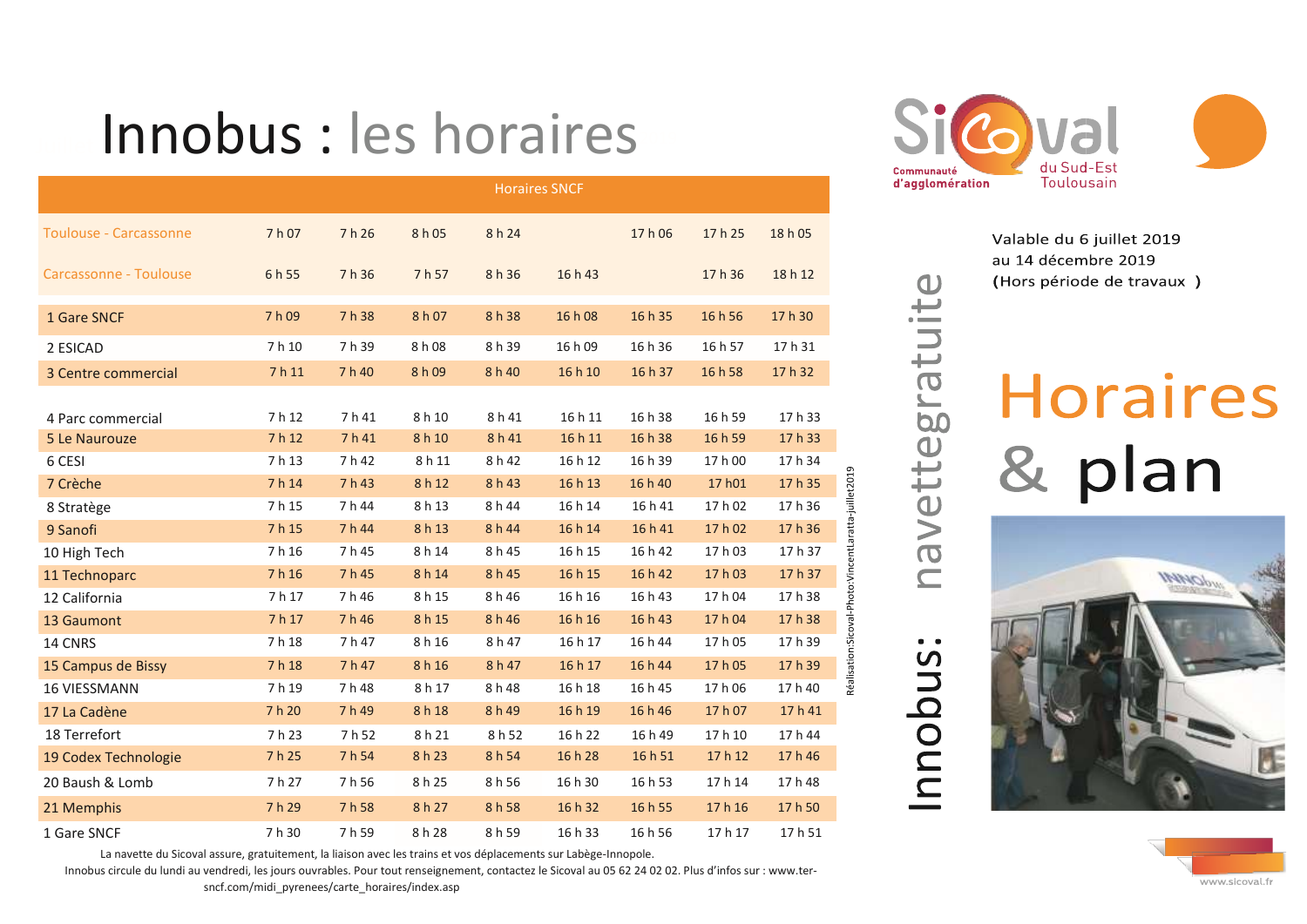Horaires valables du 6 juillet 2019 au 14 décembre 2019 hors travaux (sous réserve de modification) (Les horaires du matin, donnés à titre indicatif, varient en fonction de l'arrivée des trains.)

## Innobus : le plan